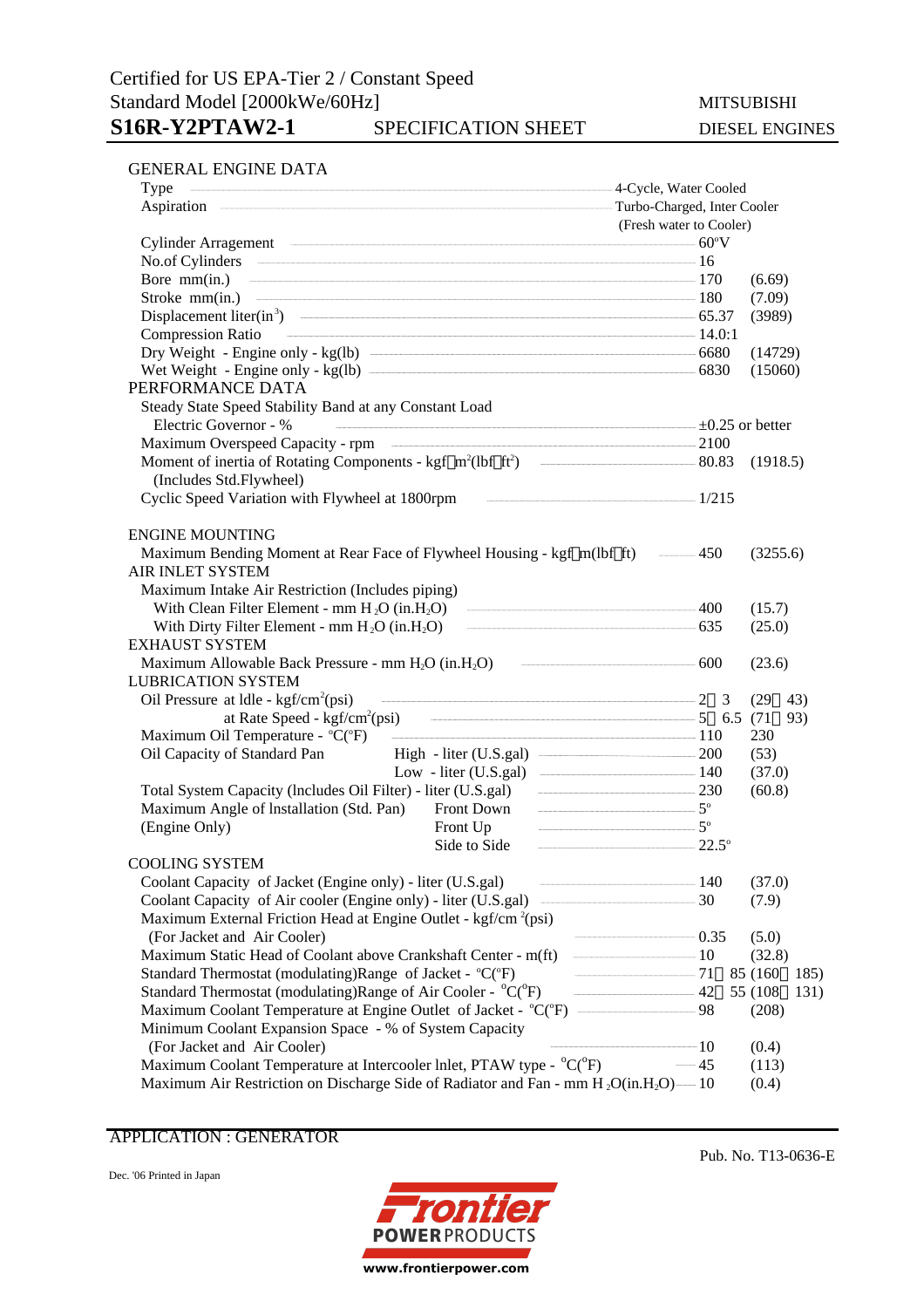### Certified for US EPA-Tier 2 / Constant Speed Standard Model [2000kWe/60Hz] MITSUBISHI S16R-Y2PTAW2-1 SPECIFICATION SHEET DIESEL ENGINES

| <b>FUEL SYSTEM</b>                                     |                                |
|--------------------------------------------------------|--------------------------------|
| Fuel Injector                                          | Mitsubishi PS8 Type $\times$ 2 |
| Maximum Suction Head of Feed Pump - mm Hg (in. Hg)     | (3.0)<br>$\sim$ 75             |
| Maximum Static Head of Return Pipe - mm Hg (in.Hg)     | (5.9)<br>$\sim$ 150            |
| <b>STARTING SYSTEM</b>                                 |                                |
| Battery Charging Alternator - V- Ah<br>$-$ 24-30       |                                |
| Starting Motor Capacity - V - kW<br>$-24-7.5 \times 2$ |                                |
| Maximum Allowable Resistance of Cranking Circuit - m   | $\sim$ 1.5                     |
| Recommended Minimum Battery Capacity                   |                                |
| At $5^{\circ}$ C (41 $^{\circ}$ F) and above - Ah      | 300                            |
| Below 5°C (41°F) through - $5^{\circ}$ C (23°F)        | 600                            |

APPLICATION : GENERATOR





The specifications are subject to change without notice.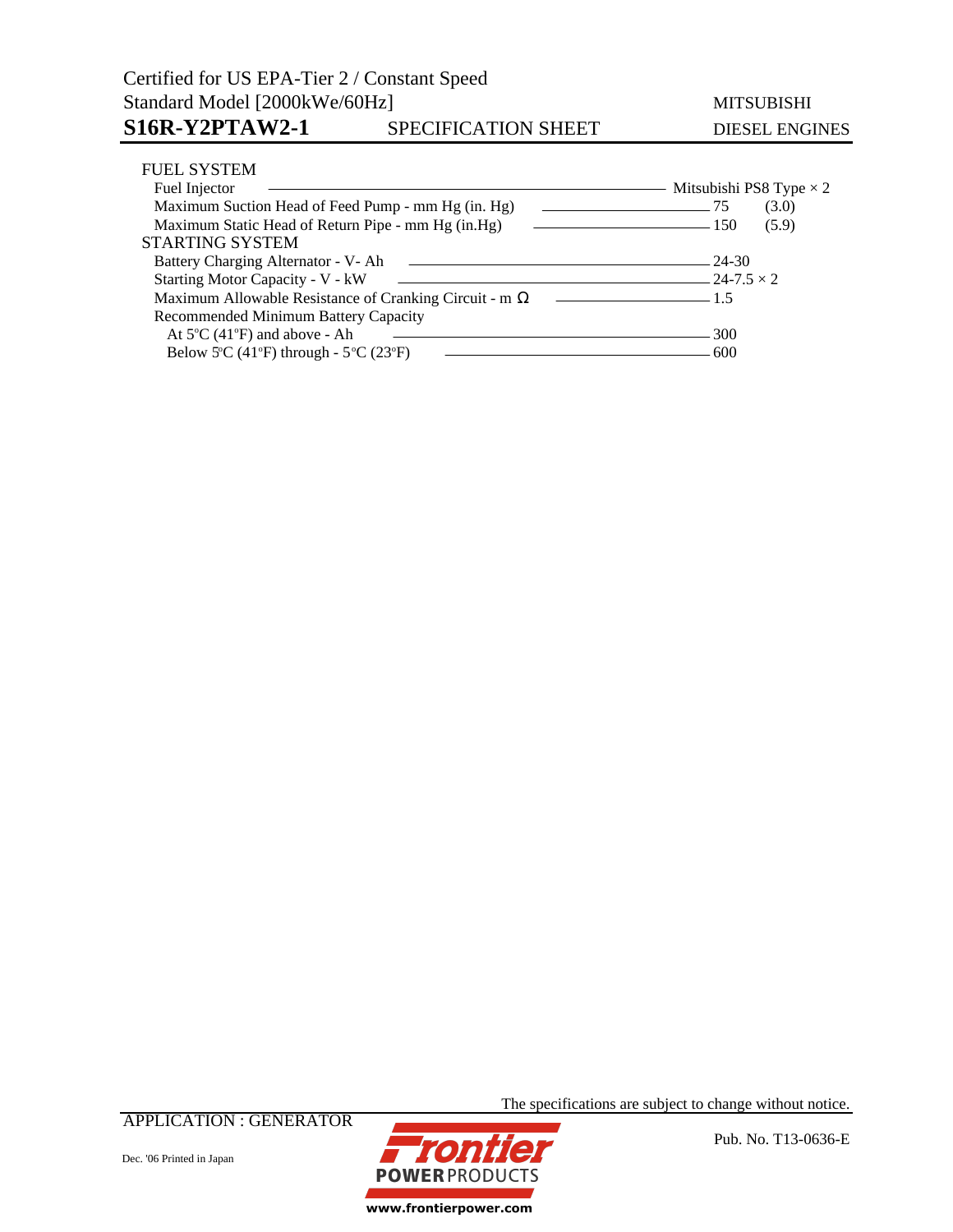## Certified for US EPA-Tier 2 / Constant Speed Standard Model [2000kWe/60Hz] MITSUBISHI

# S16R-Y2PTAW2-1 SPECIFICATION SHEET DIESEL ENGINES

### ENGINE RATING

 All data represent net performance with standard accessories such as air cleaner, inlet /exhaust manifolds, fuel oil system, L.O. pump, etc. under the condition of 100kPa(29.6inHg) barometric pressure, 77°F(25°C) ambient temperature and 30% relative humidity.

| <b>ITEM</b>                          | <b>UNIT</b>         | <b>STAND-BY POWER</b> | PRIME POWER |  |  |  |
|--------------------------------------|---------------------|-----------------------|-------------|--|--|--|
|                                      |                     | 60Hz                  | 60Hz        |  |  |  |
| <b>Engine Speed</b>                  | rpm                 | 1800                  | 1800        |  |  |  |
| No. of Cylinders                     |                     | 16                    |             |  |  |  |
|                                      |                     |                       |             |  |  |  |
| Bore                                 | mm                  | 170                   |             |  |  |  |
|                                      | (in.)               | (6.69)                |             |  |  |  |
| Stroke                               | mm                  | 180                   |             |  |  |  |
|                                      | (in.)               | (7.09)                |             |  |  |  |
| Displacement                         | liter               | 65.37                 |             |  |  |  |
|                                      | (in. <sup>3</sup> ) | (3989)                |             |  |  |  |
| Brake Horse power without Fan        | HP                  | 2923                  | 2657        |  |  |  |
|                                      | (kW)                | (2180)                | (1982)      |  |  |  |
| <b>Brake Mean Effective Pressure</b> | kgf/cm <sup>2</sup> | 22.7                  | 20.6        |  |  |  |
| without Fan                          | (psi)               | (323)                 | (293)       |  |  |  |
| Mean Piston Speed                    | m/s                 | 10.8                  | 10.8        |  |  |  |
|                                      | (ft/min)            | (2126)                | (2126)      |  |  |  |
| Maximum Regenerative Power           | HP                  | 258                   | 258         |  |  |  |
| Absorption Capacity without Fan      | (kW)                | (192)                 | (192)       |  |  |  |
| Intake Air flow                      | $m^3/m$ in          | 206                   | 185         |  |  |  |
|                                      | (CFM)               | (7274)                | (6532)      |  |  |  |
| <b>Exhaust Gas Flow</b>              | $m^3/m$ in          | 544                   | 490         |  |  |  |
|                                      | (CFM)               | (19209)               | (17302)     |  |  |  |
| <b>Coolant Flow</b>                  | liter/min           | 1850                  | 1850        |  |  |  |
|                                      | (U.S. GPM)          | (489)                 | (489)       |  |  |  |
| Coolant Flow to Intercooler          | liter/min           | 920                   | 920         |  |  |  |
| (PTAW only)                          | (U.S. GPM)          | (243)                 | (243)       |  |  |  |
| <b>Cooling Air Flow</b>              | $m^3/min$           |                       |             |  |  |  |
| (Std. Fan)                           | (CFM)               |                       |             |  |  |  |
| Allowable Fan Loss Horse Power       | HP                  | 67                    | 67          |  |  |  |
|                                      | (kW)                | (50)                  | (50)        |  |  |  |
| Radiated Heat to Ambient             | kcal/hr             | 154827                | 139347      |  |  |  |
|                                      | (BTU/min)           | (10240)               | (9216)      |  |  |  |
| Heat Rejection to Coolant            | kcal/hr             | 670918                | 603836      |  |  |  |
|                                      | (BTU/min)           | (44374)               | (39937)     |  |  |  |
| Heat Rejection to Air Cooler         | kcal/hr             | 670918                | 603836      |  |  |  |
| (PTAW Version)                       | (BTU/min)           | (44374)               | (39937)     |  |  |  |
| Heat Rejection to Exhaust            | kcal/hr             | 1789333               | 1593690     |  |  |  |
|                                      | (BTU/min)           | (118344)              | (105405)    |  |  |  |
| Noise Level (1 m height & distance)  | dB(A)               | 113                   | 110         |  |  |  |
| (excludes, lntake, Exhaust & Fan)    |                     |                       |             |  |  |  |

#### APPLICATION : GENERATOR

Dec. '06 Printed in Japan



Pub. No. T13-0636-E

The specifications are subject to change without notice.

www.frontierpower.com